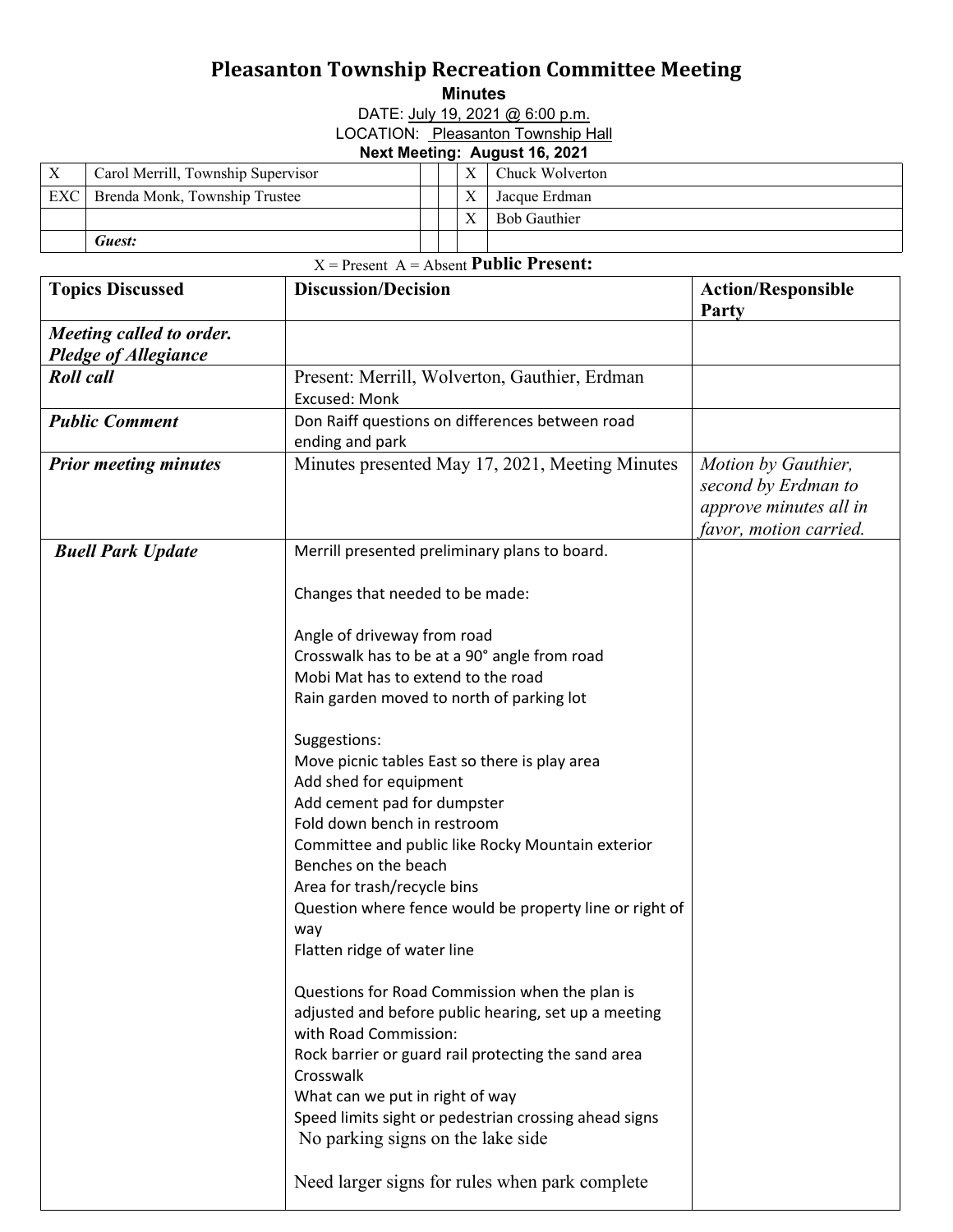| Enforcement is by Manistee County Sheriff |  |
|-------------------------------------------|--|
| Kiosk Sign                                |  |

| <b>Park-current</b>                          | No update on power washing at Pleasanton<br>Township Park                                                                                   |  |
|----------------------------------------------|---------------------------------------------------------------------------------------------------------------------------------------------|--|
| <b>County Wide 5 Year Rec</b><br><b>Plan</b> | There will be a workshop on July 26, 2021 at 6 PM<br>with Zach from Network Northwest to begin<br>process of 5 year plan                    |  |
| <b>Letter from Dayton Club</b>               | The letter from the Dayton Club dated November<br>27, 2020 was presented again and put into record                                          |  |
| <b>Public comment</b>                        | Don Raiff do we know if residents or visitors are<br>using, do we need grills and tables or are you trying<br>to do too much on this parcel |  |
| <b>Adjournment</b>                           | Meeting Adjourned at 7:12 p.m.                                                                                                              |  |